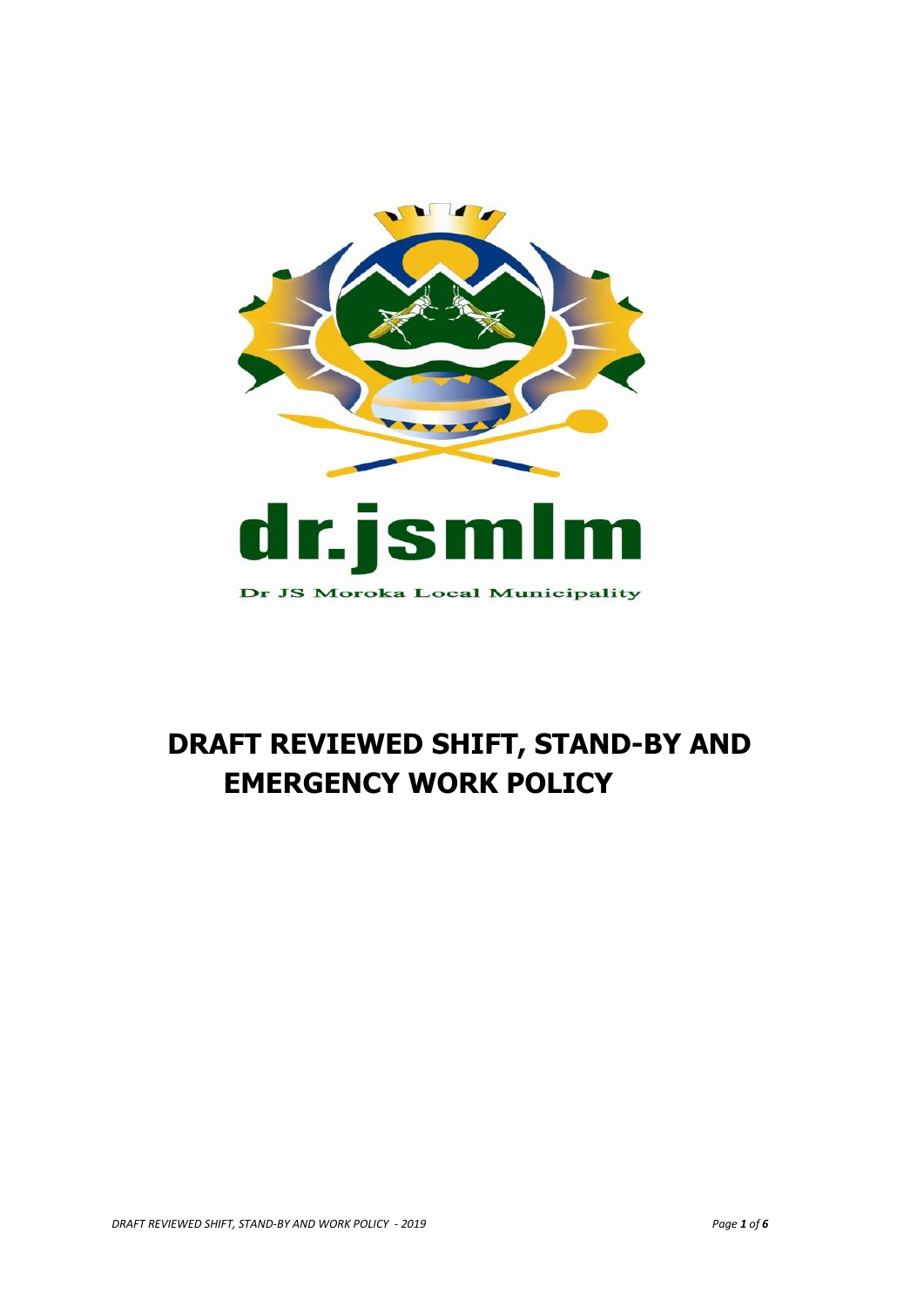## **CONTENTS**

- **1. PURPOSE**
- **2. DEFINITION**
- **3. LEGAL FRAMEWORK**
- **4. ALLOWANCE**
- **5. SCOPE OF APPLICATION IMPLEMENTATION, MONITORING AND EVALUATION**
- **6. AUTHORITY**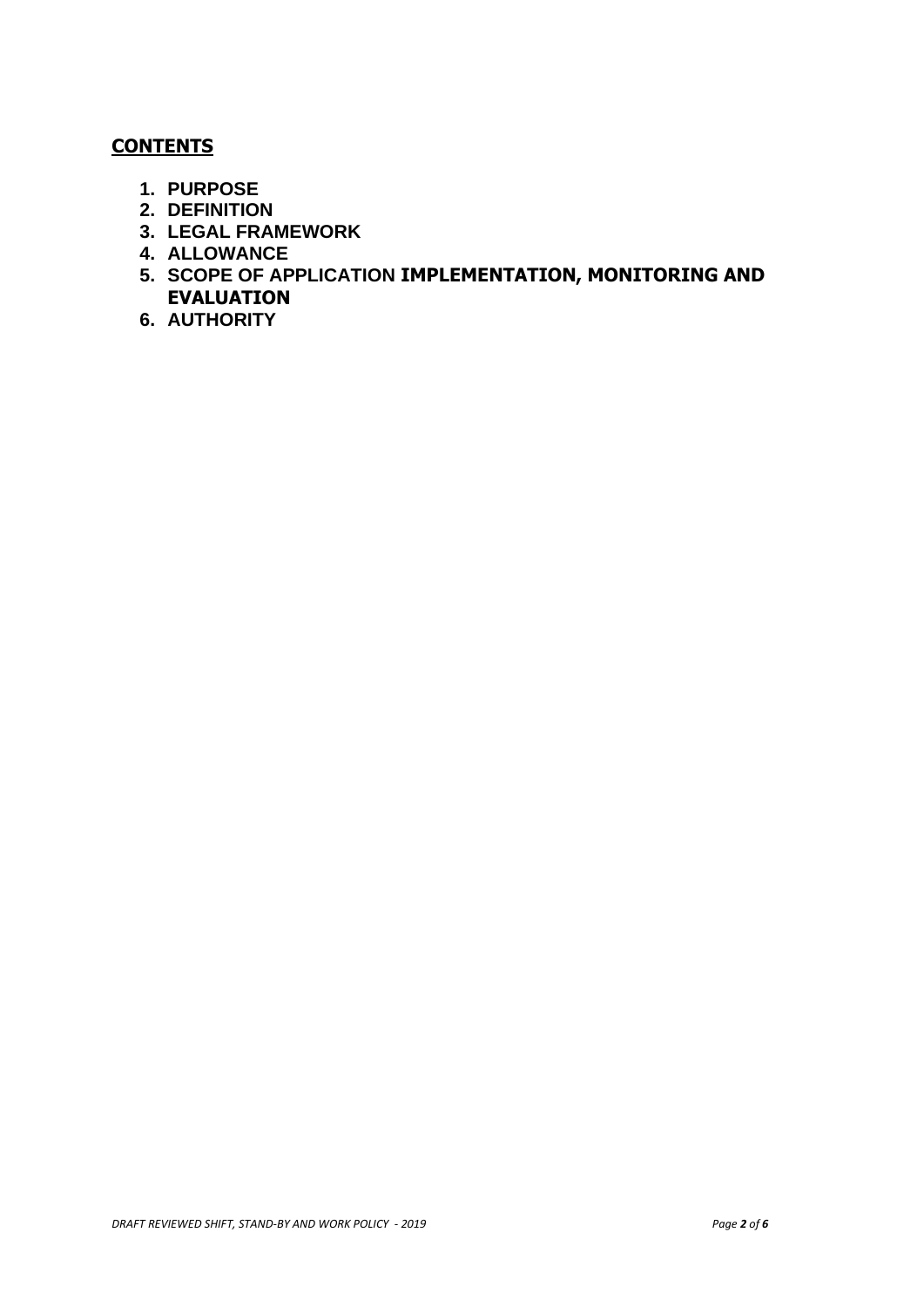# **1. PURPOSE**

The purpose of this policy is to provide for and compensate employees who perform Shift, Standby and Emergency work in the Dr J.S Moroka Local Municipality and put into effect the Collective Agreement on Conditions of Service, SALGBC Mpumalanga Division, of 15<sup>th</sup> June 2018 as agreed.

## **2. DEFINITIONS**

"**shift work**" refers to work in excess of forty (40) working hours per week;

"**shift allowance**" means a non-pensionable allowance, which shall be paid to employees who do shift work on a regular basis.

"**standby**" is a written instruction to an employee (who can be relied on when needed) to be on standby, because of the possibility of unplanned and unpredictable or emergency work that may be undertaken outside normal working hours.

"**Emergency work"** means any work which, owing to a disruption in essential services, or owing to fire, accident, storm, epidemic, act/s of violence, theft, breakdown of plant or machinery, or any other unforeseen circumstances is required to be done without delay.

**"Night Work"** Means work done between 6pm and 06am.

#### **3. LEGAL FRAMEWORK**

- 3.1. Basic Conditions of Employment Act (Act 75 of 1997)
- 3.2. Labour Relations Act (Act 66 of 1995)
- 3.3. Municipal Systems Act (Act 32 of 2000)
- 3.4. Municipal Finance Management Act
- 3.5. Code of Good Practice on the Regulation of Working Time
- 3.6. Government Gazette No 36620 and 37795
- 3.7. SALGBC Main Collective Agreement
- 3.8. Mpumalanga Collective Agreement on Conditions of Services.

**NB:** In case of conflict between this policy and the provisions of the Collective Agreement on the Conditions of Service, the provisions of the Collective Agreement will prevail.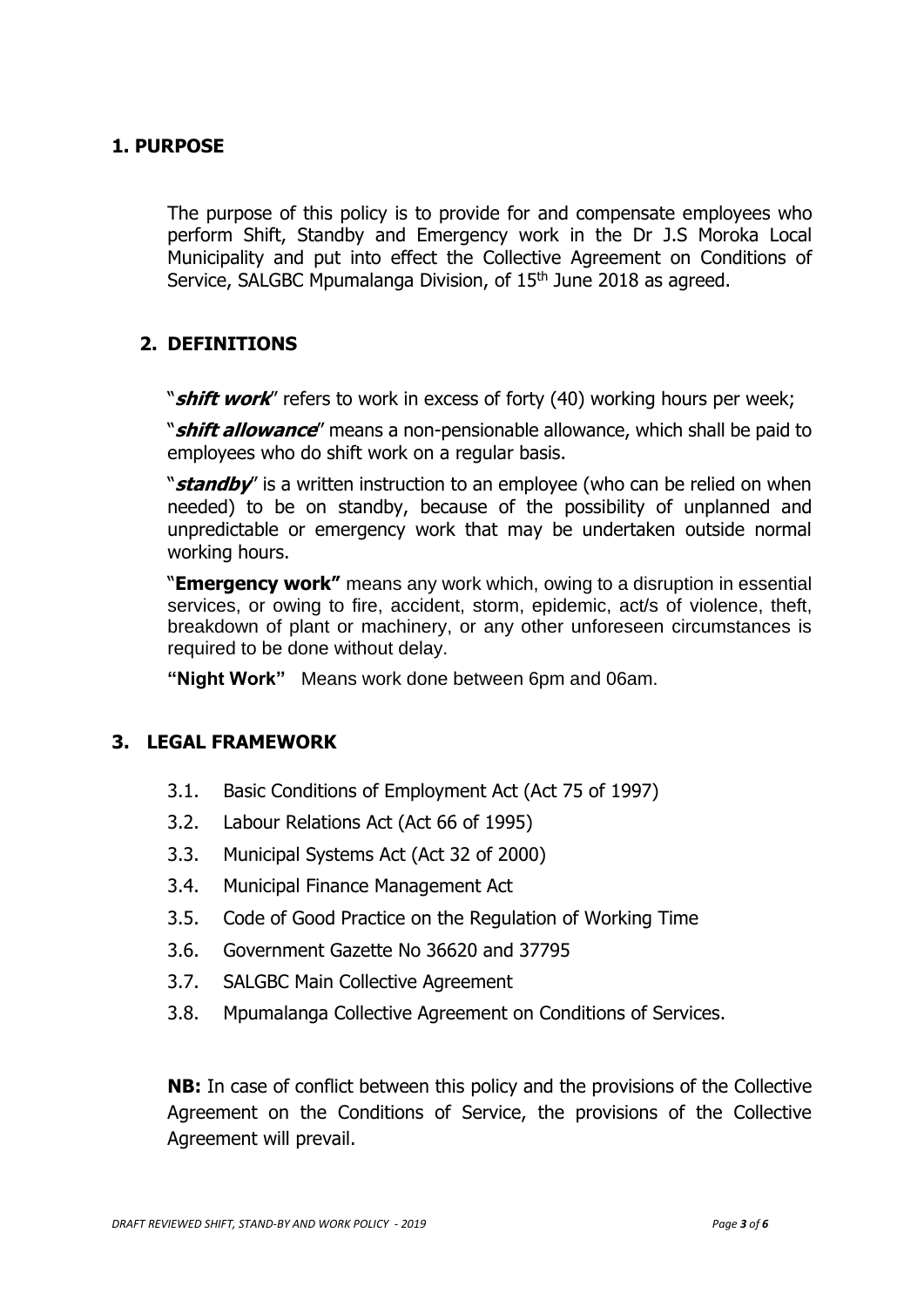# **4. ALLOWANCES**

### **4.1 SHIFT ALLOWANCE**

- 4.1.1 The allowance is equal to 20%, from lowest post level to post level 10 ( or the equivalent TASK grade) on the current Salary levels of the employees' annual basic salary and is payable monthly.
- 4.1.2 The allowance is equal to 10%, for post level 9 to highest level. (Or equivalent TASK grade) of the employees' annual basic salary and is payable monthly.
- 4.1.3 Employees who receive shift allowance are not entitled to receive night work allowance.

# **4.2 STAND-BY ALLOWANCE**

4.2.1 When an employee, by resolution of the Municipality, makes himself available on a stand-by basis for active overtime service outside normal working hours, he shall also be entitled to a stand-by allowance calculated on the following basis:

4.2.1.1 The stand-by allowance tariff  $= 20\%$  of annual basic salary of incumbent  $\div 250 \div 8$ .

4.2.1.2 Standby allowance is payable per hour and shall be calculated as follows:

Monday to Friday: 1x hourly tariff x number of hours

Saturday: 1, 5 x hourly tariff x number of hours

Sunday and Public Holidays: 2 x hourly tariff x number of hours

4.3 An employee on stand-by duty called out to perform actual work shall be paid at the appropriate rate of overtime as determined in this Agreement.

4.4 In terms of the employer's MUNICIPAL TRAVELLING POLICY, normal tariffs shall be paid to employees for actual kilometres travelled in a private vehicle from home to work and back whilst on standby duty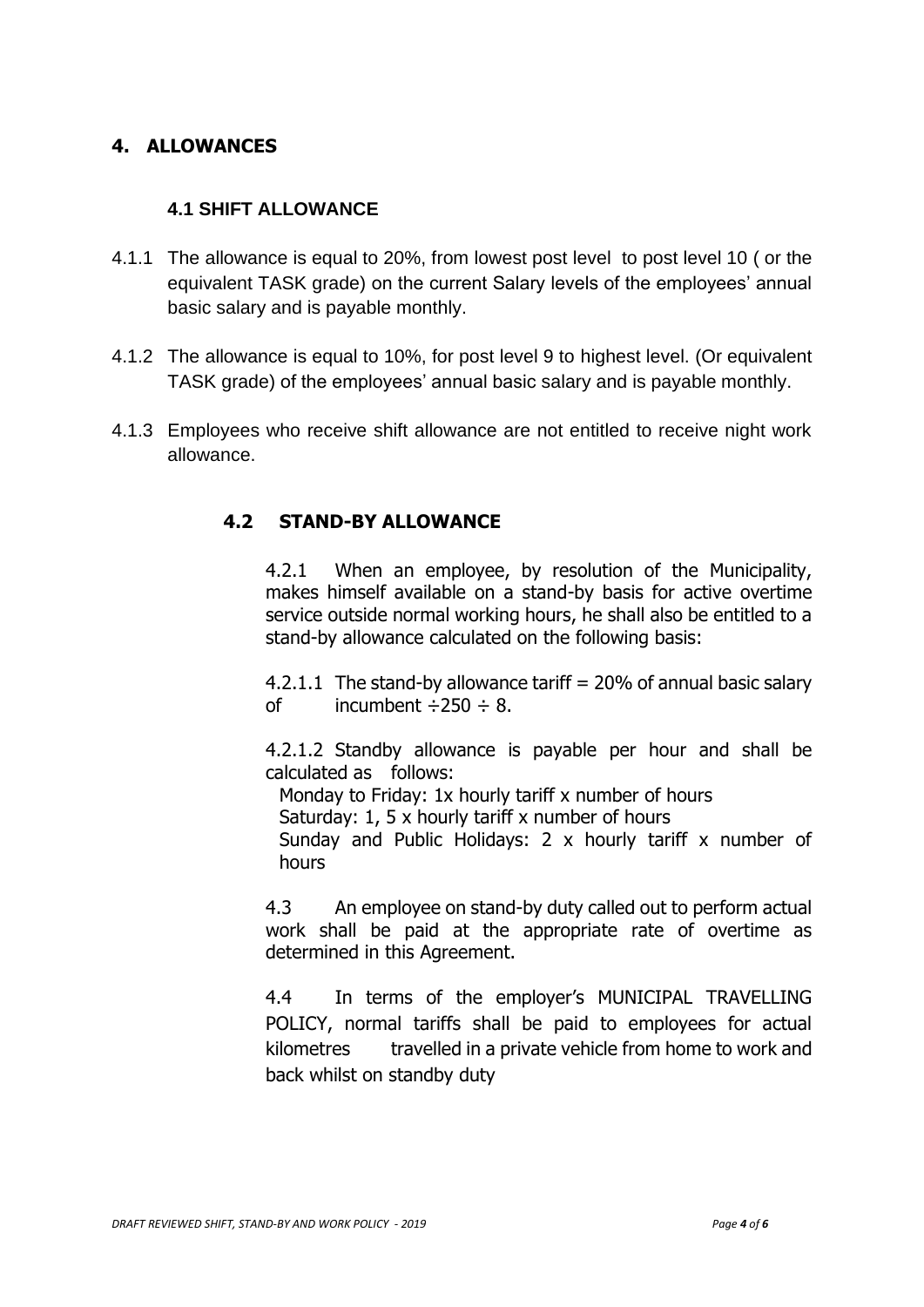# **4.3 EMERGENCY WORK**

- 4.3.1 In a case of emergencies, the employer may require an employee to perform emergency work outside his normal working hours. **This will only apply to the disaster management employees as per Resolution No. 389.12.2018 ND.**
- 4.3.2 Irrespective of any limitation with regard to overtime work or the threshold determined by the Minister in terms of section 6(3) of the BCEA, applicable at the time, an employee performing such emergency work shall be remunerated as follows:
- 4.3.2.1 Monday Saturday:1.5 times normal rate of pay
- 4.3.2.2 Sunday and Public Holiday: Double the normal rate of pay.

4.3.3 Emergency work performed must be confirmed as emergency by the Sectional Head or authorized delegate within five working days after the work has been done and then approved by the Municipal Manager or authorized delegate.

#### **4.4 NIGHT WORK ALLOWANCE**

- 4.4.1 A night work allowance of 10 Rand (**R10 .00)** per hour shall be paid for night work performed. This amount will be increased annually in accordance with the same percentage salary increases as agreed upon at the Central Council of the SALGBC.
- 4.4.2 The provisions governing night work, as set out in the Basic Conditions of Employment Act (No 75 of 1997) are applicable. Night work is regarded as employee working from 18:00 till 06:00 the next day will apply.

## **5 IMPLEMENTATION, MONITORING AND EVALUATION**

#### **5.2 Municipal Manager**

The Municipal Manager is responsible for implementing, monitoring and evaluating the policy.

#### **5.3 Managers of the various Departments**

Each Manager of Department is responsible for ensuring that the stipulations of this policy are being adhered to within his/her department. Deviations from the policy stipulations should be reported to the Municipal Manager with immediate effect.